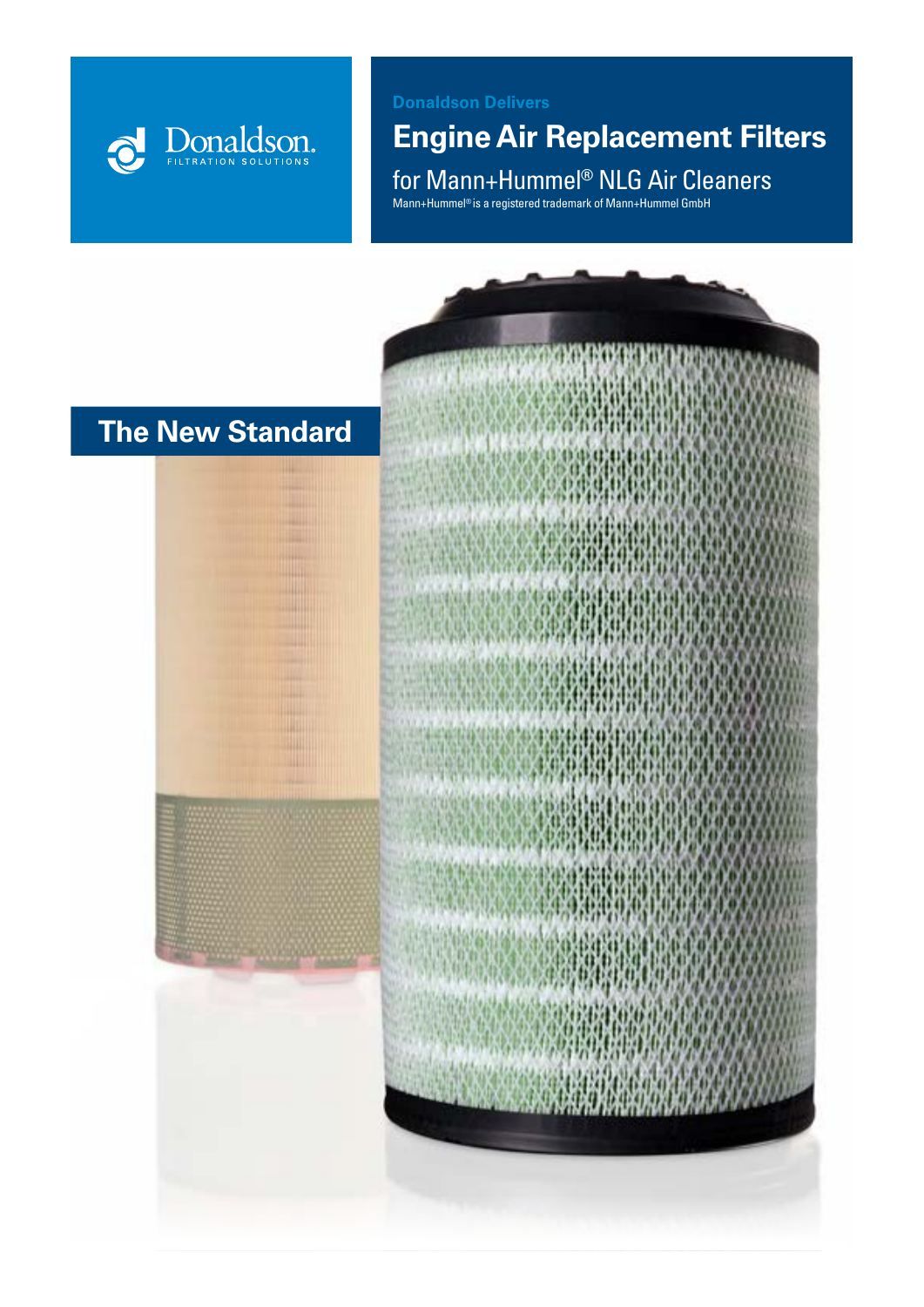

# Superior performance and proven protection for heavy duty diesel engines

Donaldson's new line of high efficiency air filters may look a little different out of the box, but they're specially designed to fit Mann+Hummel**®** NLG air cleaner housings used in on-road applications.

This filter's unique sealing system incorporates specially designed teeth that compress to cushion and hold the filter in the ideal position, providing a secure seal – even in the most severe environments.

## Packed with proven technology

Equipped with Donaldson's industry-shaping RadialSeal™ system, advanced media and stable structural support, these new air intake elements are built to perform and provide effective engine protection, in a wide-range of challenging conditions.



## **New Appearance. New Design.**

Donaldson invented air filters for heavy-duty engines – now it offers a new and improved heavy-duty design for NLG on-road air cleaners.

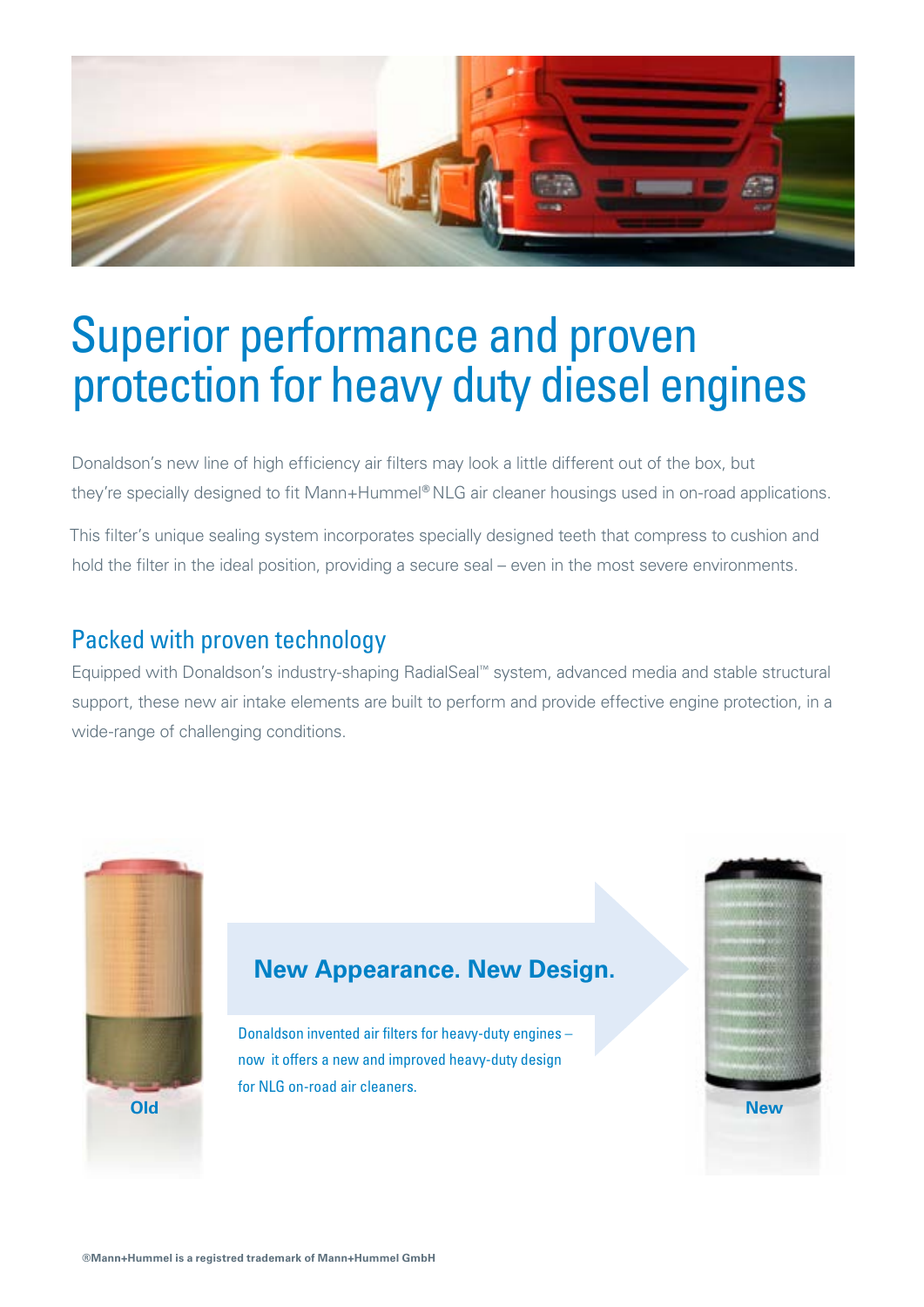## Advanced technology delivers complete engine protection

**Soft urethane**

#### **Vibration Resistant – Super-Tight Seal**

**Innovative Dual Compression tooth design**  incorporates an inventive combination of soft and hard urethane that generates high levels of compression – maintaining secure RadialSeal integrity. Filter resists movement (even under heavy vibration) and delivers sure sealing under the most severe duty conditions. **Rigid structural support**

**Hard urethane**

#### **RadialSeal™ design**

Proven sure-fit Donaldson sealing system creates a reliable, vibration-resistant interface between the air cleaner and the filter. Slides easily on and off the outlet tube during servicing, making removal and replacement fast and simple.

Rigid structural support system (outer or inner liners) protect filters from damage or collapse in humid conditions or heavy vibration applications. Structure also protects the media from damage during servicing.

#### **High-efficiency cellulose media**

Offering media options specifically designed to perform across a wide range of heavy-duty diesel engine applications. **Flame-retardant media** in UL Recognized filter elements are available for transportation applications.

## Donaldson Aftermarket Filter Warranty

### **YOU HAVE A CHOICE**

You can always choose top-quality Donaldson filters designed specifically for your engines and equipment, and as long as you change the filters according to the engine manufacturer's recommendations Donaldson filters **will not** void your engine manufacturer's warranty.